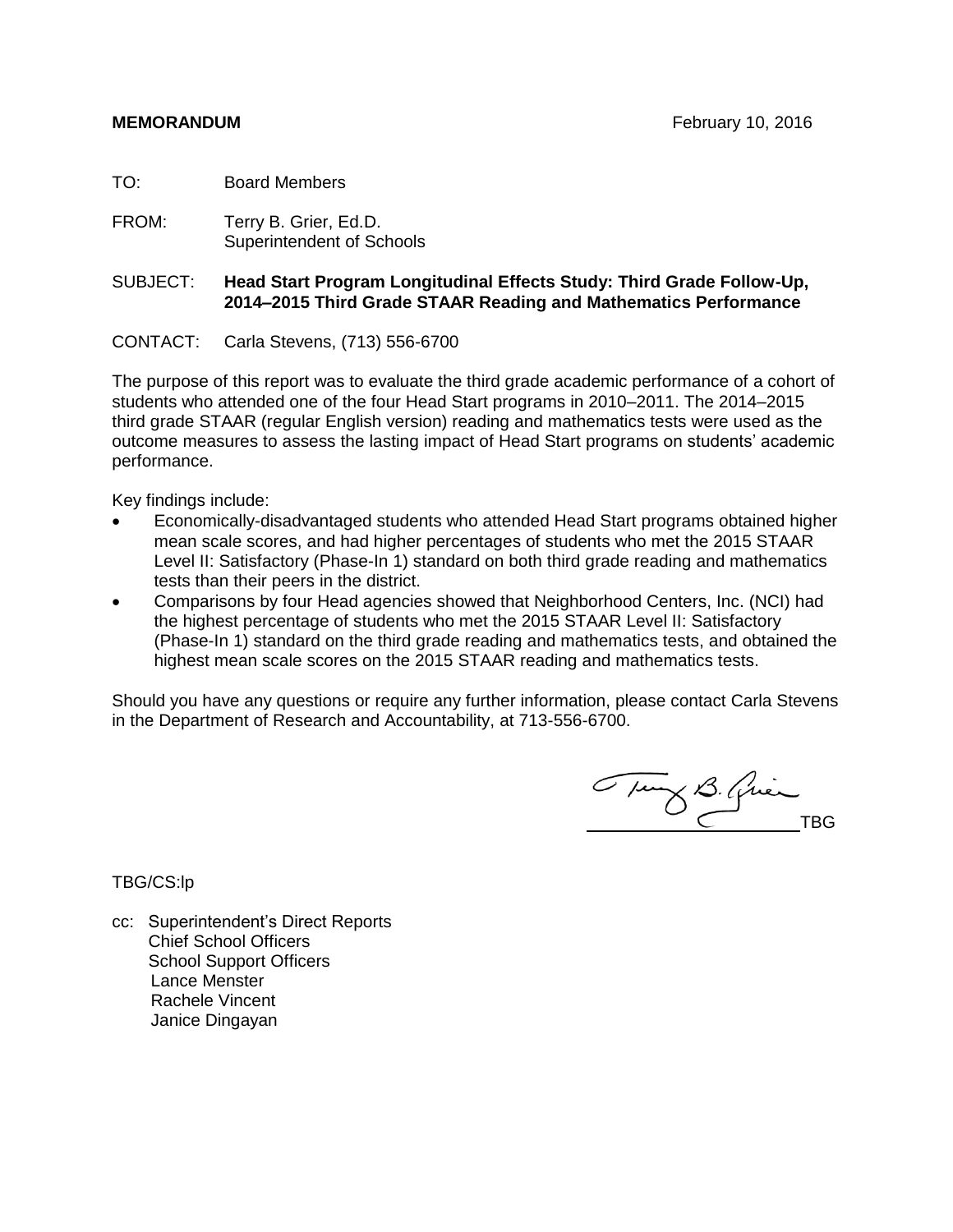



# **EVALUATION REPORT**

**B UREAU OF P ROGRAM E VALUATION**

Volume 9, Issue 2, February 2016

## *Head Start Program Longitudinal Effects Study: Third Grade Follow-Up, 2014–2015 Third Grade STAAR Reading and Mathematics Performance*

**By Lai Kwan Pei, Ph.D.**

*The goal of Head Start is to develop the cognitive and social-emotional skills of children from low-income families to prepare them to succeed in kindergarten and beyond. Presently, Houston Independent School District (HISD) collaborates with four federally-funded Head Start agencies: AVANCE, Gulf Coast Community Services Association (GCCSA), Harris County Department of Education (HCDE), and Neighborhood Centers, Inc. (NCI). Each Head Start agency provides, not only high-quality educational programs to 3- or 4-year-old low income children, but also offers access to health, dental, and other support services in order to meet families' needs. The purpose of this report was to explore the lasting impact of Head Start on students' performance on the third grade STAAR reading and mathematics tests. The findings suggested that economically-disadvantaged students who attended Head Start programs obtained higher mean scale scores, and had higher percentages of students who met the 2015 STAAR Level II: Satisfactory (Phase-In 1) standard on both third grade reading and mathematics tests than their peers in the district. Among the four Head Start agencies, NCI had the highest percentage of students who met the 2015 STAAR*  Level II: Satisfactory (Phase-In 1) standard on the third grade reading and mathematics tests, and obtained the *highest mean scale scores on the 2015 STAAR reading and mathematics tests.* 

#### **Background**

Head Start programs are publicly-funded and managed at the local level but must adhere to federal quality guidelines. These guidelines suggest that Head Start agencies provide a learning environment that promotes cognitive and social-emotional development to enhance school-readiness of low-income students. In addition, Head Start agencies are expected to provide a wide array of social services to assist families. The Head Start programs are expected to: 1) allow students to experience a more integrated school day with in-depth study of pre-k curriculum, 2) promote school readiness, and 3) contribute to the narrowing of achievement gaps related to school readiness at the start of kindergarten and subsequent grade levels (Gormley, Gayer, & Phillips, 2005).

Presently, the Houston Independent School District (HISD) collaborates with four federally-funded Head Start agencies: AVANCE, Gulf Coast Community Services Association (GCCSA), Harris County

Department of Education (HCDE), and Neighborhood Centers, Inc. (NCI).

#### **Review of the Literature**

Past evaluations of Head Start programs suggest that a Head Start intervention can have both short-term and long-term benefits for children. For example, short-term benefits include improvements in cognitive and achievement outcomes (Shager et al., 2013). Longerterm benefits of Head Start include a reduction in the likelihood of special education placement and a reduction in the incidence of early grade retention. In addition, some studies have found that a quality Head Start intervention increases the likelihood of high school graduation and achievement test score gains (Currie, 2001; Currie & Neidell, 2007).

The short-term benefits of four Head Start agencies (AVANCE, GCCSA, HCDE, and NCI) have been evaluated in other reports that found that Head Start programs had positive impact on economicallydisadvantaged students. The goal of this study was to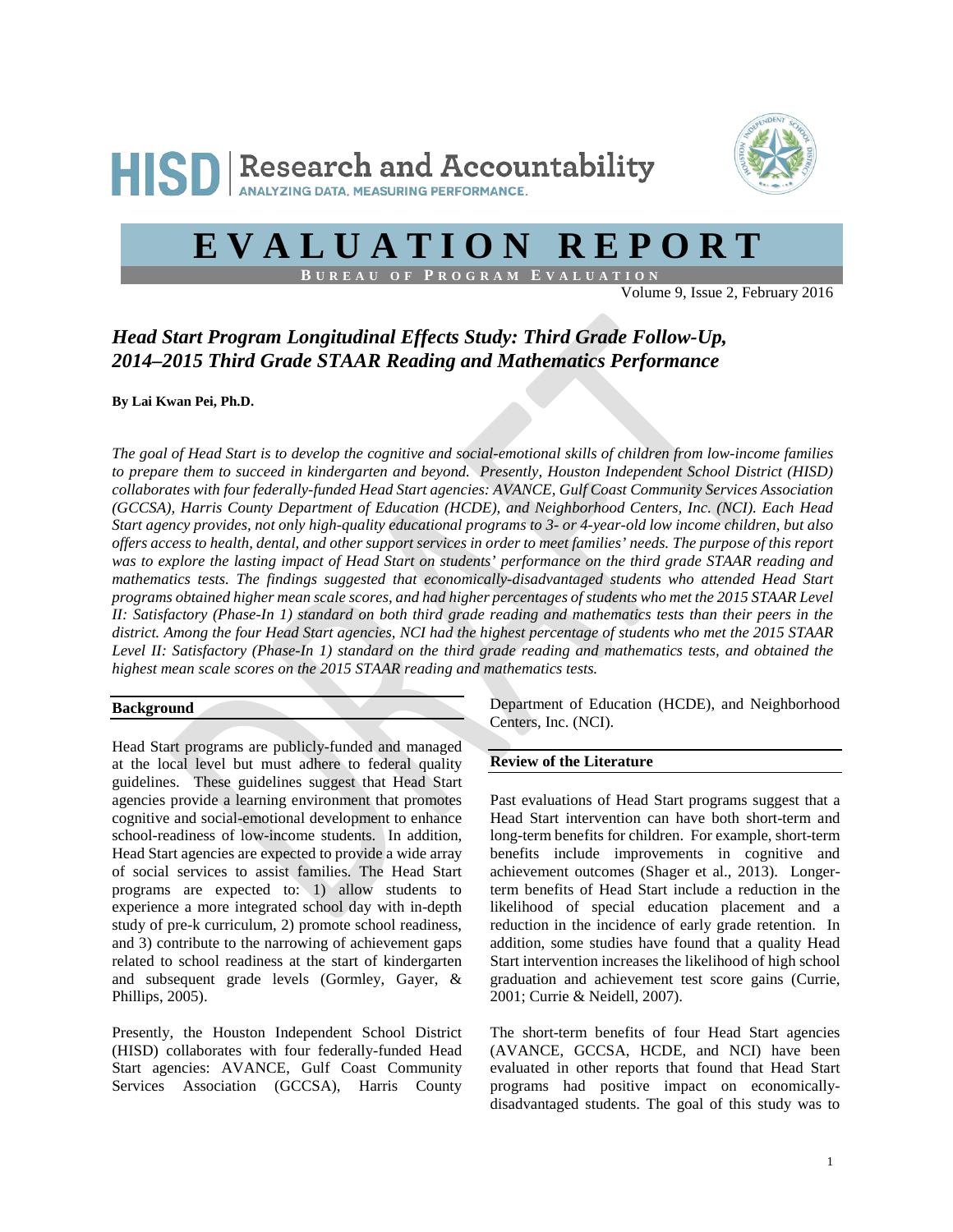measure the lasting effect of the four Head Start programs on students' 2014–2015 STAAR reading and mathematics performance at third grade. Specifically, this study compared the third grade STAAR reading and mathematics performance of a cohort of students who attended one of four Head Start programs in 2010–2011.

Variations in findings regarding the benefits of Head Start sometimes have to do with methodological differences and the selection of comparison groups (Zhai, Brooks-Gunn, & Waldfogel, 2011; Shager et al., 2013). Previous studies have compared students who received a formal preschool education to all other students who did not receive a formal preschool education without controlling for demographic characteristics, such as economic status, that influence student performance (Gormley et al., 2005). Given the negative effects of low socio-economic status on academic outcomes (e.g., Aikens & Barbarin, 2008; Brooks-Gunn, 2003, 2005; Chatterji, 2006), this report has taken into consideration students' demographic characteristics when comparing Head Start students' performance on the 2014–2015 STAAR reading and mathematics tests.

#### **Measures**

Student performance data were collected through the STAAR (regular English version) reading and mathematics tests. STAAR is the state of Texas criterion-referenced assessment, and it replaced the Texas Assessment of Knowledge and Skills (TAKS) program in spring 2012. The Texas Education Agency (TEA), in collaboration with the Texas Higher Education Coordinating Board (THECB) and Texas educators, developed this new assessment system in response to requirements set forth by the 80th, 81st and 83rd Texas legislatures. This new system focuses on increasing postsecondary readiness of graduating high school students, and helps to ensure that Texas students are competitive with other students both nationally and internationally.

The key outcome measures for this report were the 2014–2015 STAAR reading and mathematics scale scores of third grade students. The 2014–2015 STAAR Level II: Satisfactory (Phase-in I) performance standard was also used to measure the proportion of students who met the standard in reading and mathematics.

#### **Methods**

In order to examine the effects of the four Head Start agencies on student's third grade performance, a cohort of students who attended one of the four Head Start programs in 2010–2011 was tracked up to the end of third grade. The descriptive statistics (mean scale scores and percentages of students who met STAAR Level II: Satisfactory (Phase-in I) standard on the 2014–2015 STAAR reading and mathematics tests were used to describe the lasting impact of four Head Start agencies on students enrolled in the programs in 2010–2011 and student subgroups (ethnicity, gender, economicallydisadvantaged, special education placement, limited English proficiency (LEP), and at-risk status).

Aikens and Barbarin (2008) suggested that economic status has a strong effect on students' performance, and other factors, such as LEP and at-risk status are also associated with student performance. Thus, student groups were disaggregated by ethnicity, gender, economically-disadvantaged, special education placement, LEP, and at-risk status to control for the effect of student demographic characteristics on the students' academic performance on third grade STAAR.

#### **Sample**

The study sample was students who attended one of the four Head Start programs in 2010–2011, and took the third grade STAAR test in 2014–2015. Only students who had 2015 STAAR reading and mathematics scores were included in this study. Consequently, the sample size of this study was 1,429. The demographic characteristics of students are shown in **Appendix - Table 1**. For AVANCE, 153 students were identified as 2014–2015 HISD third graders; for GCCSA, 583 students; for HCDE, 82 students; and for NCI, 611 students. Notably, in the four Head Start agencies, the majority of students (over 90%) were economicallydisadvantaged, and 75.9% of the students were Hispanic based on student information at the time that the student enrolled in HISD third grade in 2014–2015.

#### **How did Head Start students enrolled in the four Head Start agencies in 2010–2011 perform on the 2014–2015 third grade STAAR reading test?**

The impact of the Head Start program on HISD third grade students' performance was measured using the STAAR reading and mathematics results. The 2015 third grade STAAR mean scale scores in reading for students who attended one of the four Head Start agencies in 2010–2011 are displayed in **Figure 1**. **Appendix -Table 2** presents the number of students who took the third grade STAAR reading test in 2014–2015, and the means and standard deviations of the scale scores by the four Head Start agencies and by other student groups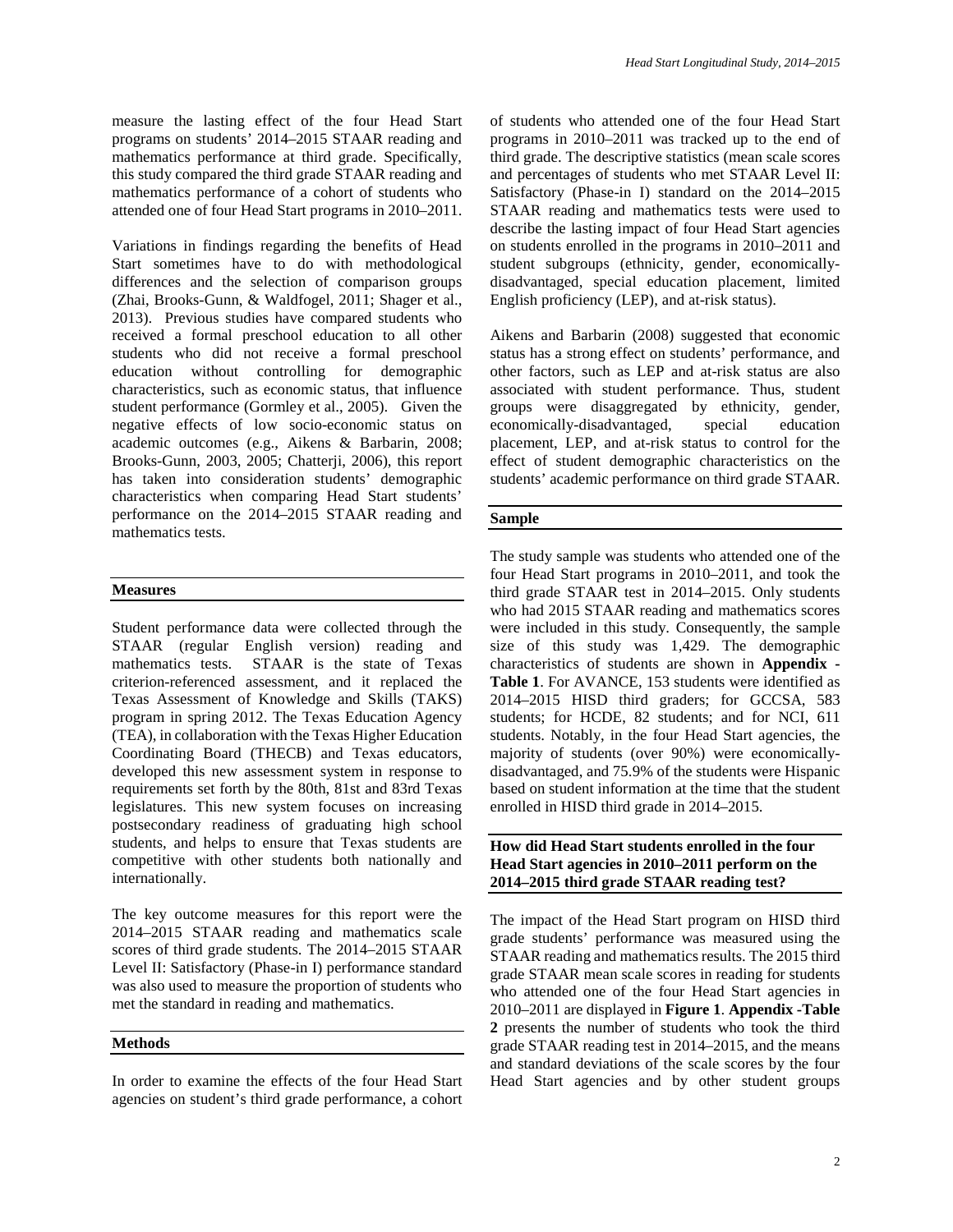(ethnicity, gender, economically-disadvantaged, special education placement, LEP, and at-risk status).

Figure 1 shows that in the overall sample, Head Start students who were enrolled in one of the four Head Start programs in 2010–2011 ( $M = 1398.5$ ) scored lower than the district mean scale score ( $M = 1412.0$ ) on the 2014– 2015 STAAR reading test by 13.5 points.

Among the four Head Start agencies, students from NCI  $(M = 1408.1)$  obtained the highest mean scale score. The mean scale score of HCDE  $(M = 1363.1)$  was lower than students from the other three Head Start agencies on the 2014–2015 STAAR reading test (Figure 1).



Figure 1. Mean scale scores on the 2014–2015 third grade STAAR reading test for Head Start students who were enrolled in 2010–2011.

The percentages of Head Start students who were enrolled in 2010–2011 Head Start programs and met the 2015 STAAR Level II: Satisfactory (Phase-In 1) reading standard are displayed in **Figure 2**. **Appendix -Table 3** presents the number of students who took the third grade STAAR reading test in 2014–2015, and the percentage of Head Start students who met the STAAR Level II: Satisfactory (Phase-In 1) reading standard by the four Head Start agencies and by other student groups (ethnicity, gender, economically-disadvantaged, special education placement, LEP, and at-risk status).

Figure 2 shows that in the overall sample, 70.2% of Head Start students met the 2015 STAAR Level II: Satisfactory (Phase-In 1) reading standard compared to 69.0% for the district.

Among the four Head Start agencies, NCI (73.7%) had the highest percentage of students who met the 2015 STAAR Level II: Satisfactory (Phase-In 1) standard on the reading test, which was higher than the district percentage (Figure2).

GCCSA (69.8%) had comparable percentages of students who met the 2015 STAAR Level II: Satisfactory

(Phase-In 1) standard on the reading test as the district percentage (Figure 2).



Figure 2. Percentage of Head Start students who were enrolled in 2010–2011 Head Start programs and met the 2015 third grade STAAR Level II: Satisfactory (Phase-In 1) reading standard.

#### **How did Head Start students enrolled in the four Head Start agencies in 2010–2011 perform on the 2014–2015 third grade STAAR mathematics test?**

The 2014–2015 third grade STAAR mean scale scores in mathematics for students who attended one of the four Head Start agencies' programs in 2010–2011 are displayed in **Figure 3**. **Appendix -Table 4** presents the number of students who took the third grade STAAR mathematics test in 2014–2015, and the means and standard deviations of the scale scores by the four Head Start agencies and by other student groups (ethnicity, gender, economically-disadvantaged, special education placement, LEP, and at-risk status).

Figure 3 shows that in the overall sample, Head Start students who were enrolled in one of the four Head Start programs in 2010–2011 ( $M = 1429.3$ ) scored lower than the district mean scale score  $(M = 1438.0)$  on the 2014– 2015 STAAR mathematics test by 8.7 points.

Among the four Head Start agencies, students from NCI  $(M = 1443.8)$  obtained the highest mean scale score, which was higher than the district mean scale score. Students from AVANCE  $(M = 1425.9)$  and GCCSA  $(M$  $= 1420.2$ ) obtained comparable mean scale scores, which were lower than the district mean scale score. The mean scale score of HCDE  $(M = 1394.7)$  was lower than students from the other three Head Start agencies on the 2014–2015 STAAR mathematics test (Figure 3).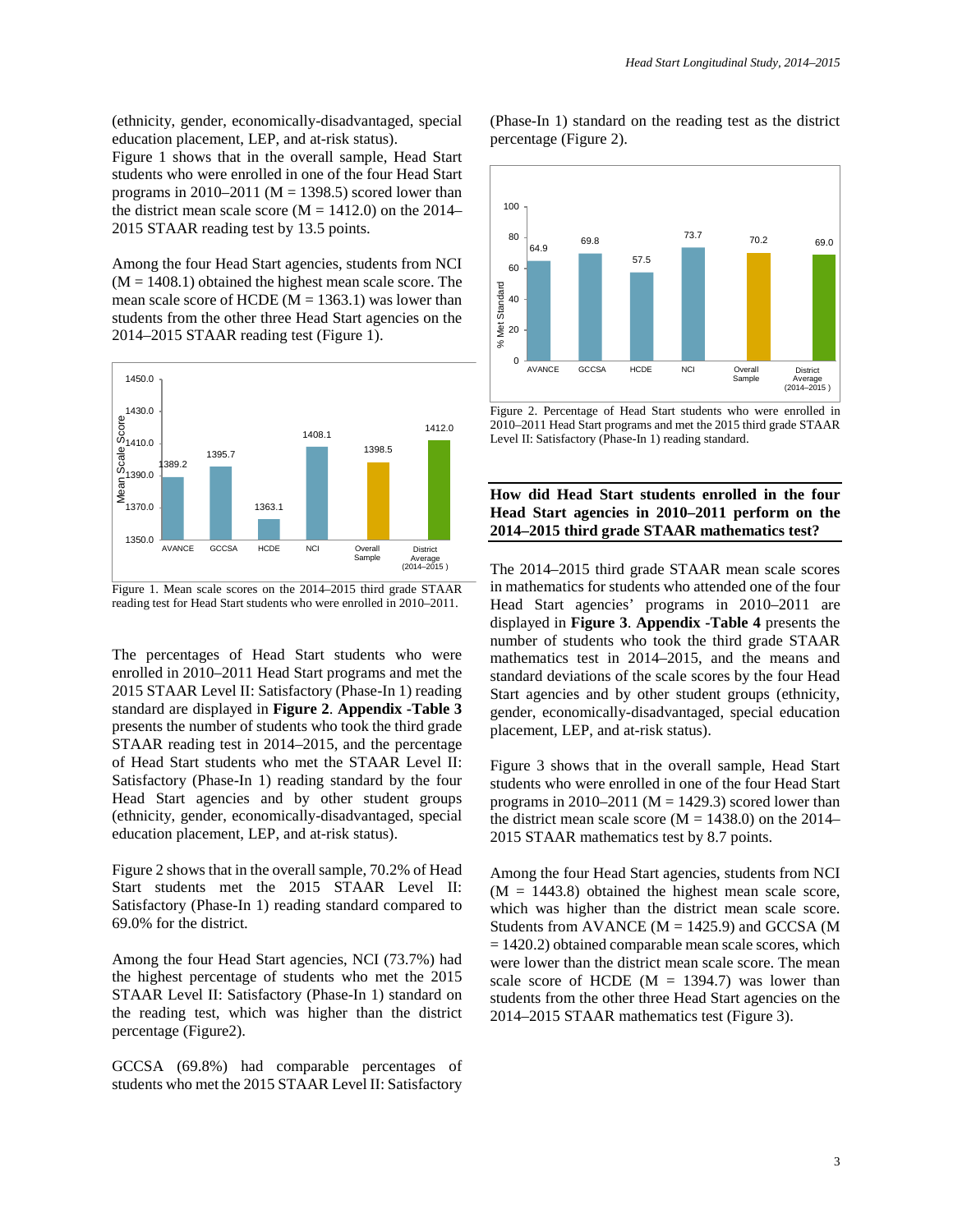

Figure 3. Mean scale scores on the 2014–2015 third grade STAAR mathematics test for Head Start students who were enrolled in 2010– 2011.

The percentages of Head Start students who were enrolled in 2010–2011 Head Start programs and met the 2015 STAAR Level II: Satisfactory (Phase-In 1) mathematics standard are displayed in **Figure 4**. **Appendix -Table 5** presents the number of students who took the third grade STAAR mathematics test in 2014– 2015, and the percentage of Head Start students who met the 2015 STAAR Level II: Satisfactory (Phase-In 1) mathematics standard by the four Head Start agencies and by other student groups (ethnicity, gender, economically-disadvantaged, special education placement, LEP, and at-risk status).

Figure 4 shows that in the overall sample, 72.1% of Head Start students met the 2015 STAAR Level II: Satisfactory (Phase-In 1) mathematics standard compared to 71.0% for the district.

Among the four Head Start agencies, NCI (77.5%) had the highest percentage of students who met the 2015 STAAR Level II: Satisfactory (Phase-In 1) standard on the mathematics test, which was higher than the district percentage (Figure2).

GCCSA (68.4%) and AVANCE (67.9%) had fairly comparable percentages of students who met the 2015 STAAR Level II: Satisfactory (Phase-In 1) standard on the mathematics test (Figure 4).



Figure 4. Percentage of Head Start students who were enrolled in 2010–2011 Head Start programs and met the 2015 third grade STAAR Level II: Satisfactory (Phase-In 1) mathematics standard.

**How did economically-disadvantaged Head Start students enrolled in the four Head Start agencies in 2010–2011 perform on the 2014–2015 third grade STAAR reading and mathematics tests?**

**Figure 5** shows the economically-disadvantaged Head Start students ( $M = 1396.0$ ) had a higher mean scale score than the district  $(M = 1383.0)$  on the 2014–2015 STAAR reading test.

Economically-disadvantaged Head Start students ( $M =$ 1430.3) had a higher mean scale score than the district  $(M = 1410.0)$  on the 2014–2015 STAAR mathematics test (Figure 5).



Figure 5. Mean scale scores on the 2014–2015 STAAR reading and mathematics tests for economically-disadvantaged Head Start students who were enrolled in 2010–2011.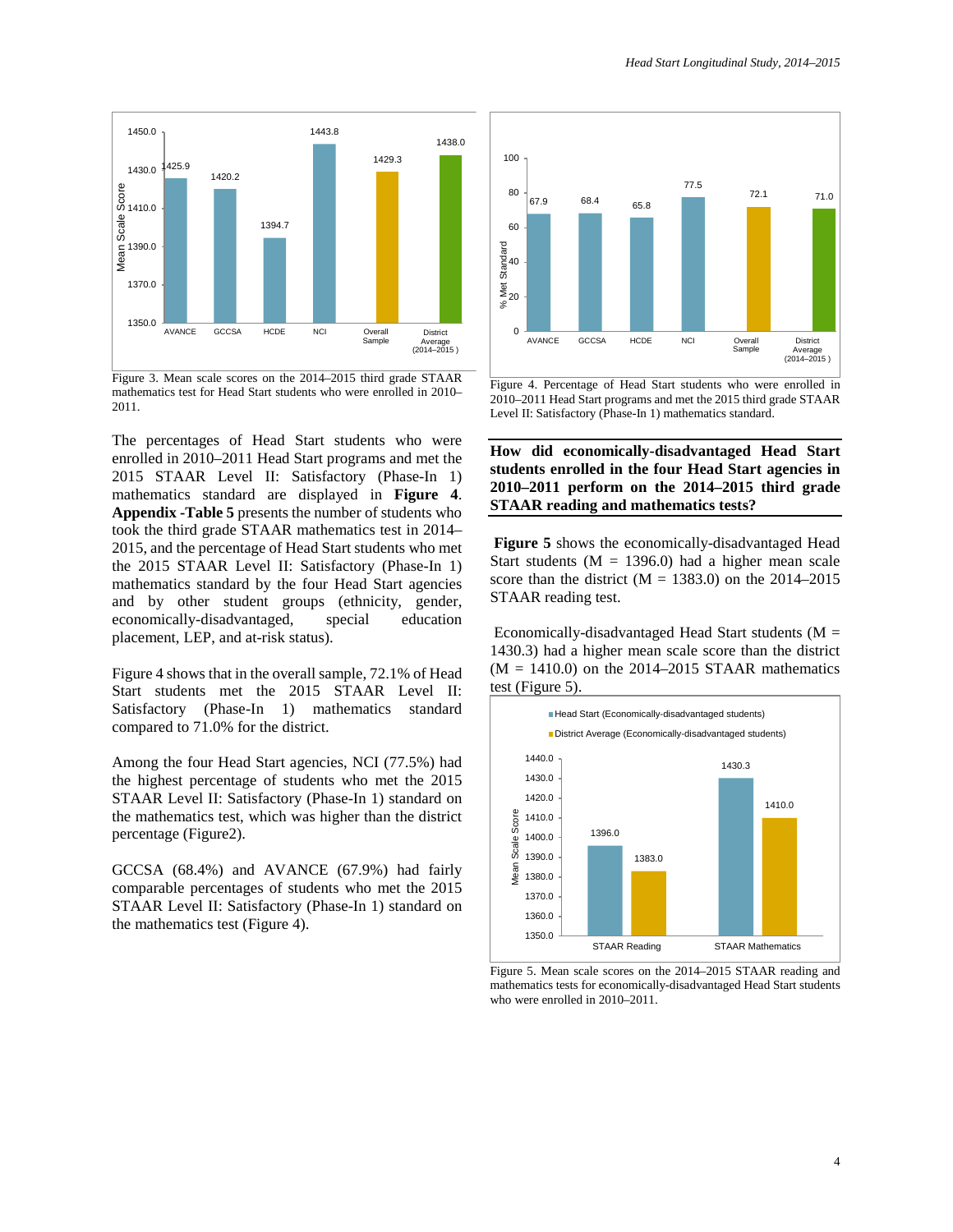test, the percentage of economically-disadvantaged Head Start students (69.9%) who met the STAAR Level II: Satisfactory (Phase-In 1) reading standard was higher than the district percentage (64.0%).

On the 2014–2015 STAAR mathematics test, the percentage of economically-disadvantaged Head Start students (71.6%) who met the STAAR Level II: Satisfactory (Phase-In 1) mathematics standard was higher than the district percentage (66.0%) (Figure 6).



Figure 6. Mean scale scores on the 2014–2015 STAAR reading and mathematics tests for economically-disadvantaged Head Start students who were enrolled in 2010–2011.

#### **Discussion**

The goal of Head Start programs is to provide learning opportunities to economically-disadvantaged students to help them develop and maintain foundational skills necessary to be successful in school. This report explored the lasting impact of Head Start programs on HISD third graders by analyzing student academic performance on the 2014–2015 STAAR reading and mathematics tests.

The findings suggested that the impact of Head Start programs on student third grade academic performance was evident for both STAAR reading and mathematics scores, especially for the economically-disadvantaged students. When student performance was compared by Head Start agency, the findings revealed that students who attended NCI obtained higher mean scale scores than the other agencies on both STAAR reading and mathematics tests. NCI also had the higher STAAR passing rates than the district in both reading and mathematics tests before accounting for economically disadvantaged status.

Economically-disadvantaged students who attended Head Start programs outperformed their economicallydisadvantaged peers in the district. Consequently, the economically-disadvantaged students may have acquired significant academic benefits from the Head Start program and maintained that academic edge to third grade. This finding was contrary to many previous studies (Barnett & Hustedt, 2005). The literature suggested that the effect of preschool usually diminishes over time. However, the findings in this report show that the beneficial effect of Head Start persists at least into third grade for economically-disadvantaged students.

In this report, the third grade STAAR test scores were used to evaluate the impact of Head Start on students' academic performance because the end of third grade has been found to detect an effect in cumulative measures of school success. Future studies on the lasting impact of Head Start programs should examine other aspects of school success, such as special education placement, and disciplinary incidents.

#### **References**

- Aikens, N. L., & Barbarin, O. (2008). Socioeconomic differences in reading trajectories: The contribution of family, neighborhood, and school contexts. Journal of Educational Psychology,  $100(2)$ , 235-251. doi:10.1037/0022-0663.100.2.235.
- Barnett, S. & Hustedt, J.T (2005). Head Start's Lasting Benefits. Infants & Young Children, 18(1), 16–24.
- Brooks-Gunn, J. (2003). Do you believe in magic? What we can expect from early childhood intervention programs? SRCD Social Policy Report, 17, 3-14.
- Brooks-Gun, J. (2005). Cause for Celebration? Sustained Effects of Early Childhood Education. National Center for Family and Children Association (NHSA Dialog, 8, No. 1, pp. 1–4 (July 2005). Retrieved November 15, 2011, from

http://ccf.tc.columbia.edu/pdf/BrooksGunn\_Sustaine d\_ECE\_Aug05.pdf.

- Chatterji, M. (2006). Reading achievement gaps, correlates, and moderators of early reading achievement: Evidence from the Early Childhood Longitudinal Study (ECLS) kindergarten to first grade sample. Journal of Educational Psychology, 98(3), 489-507. doi:10.1037/0022-0663.98.3.489.
- Currie, J. (2001). Early childhood intervention programs: What do we know? Journal of Economic Perspectives, 15, 213-238.
- Currie, J., & Neidell, M. (2007). Getting inside the "Black Box" of Head Start quality: What matters and what doesn't. Economics of Education Review, 26(1), 83-99. doi:10.1016/j.econedurev.2005.03.004.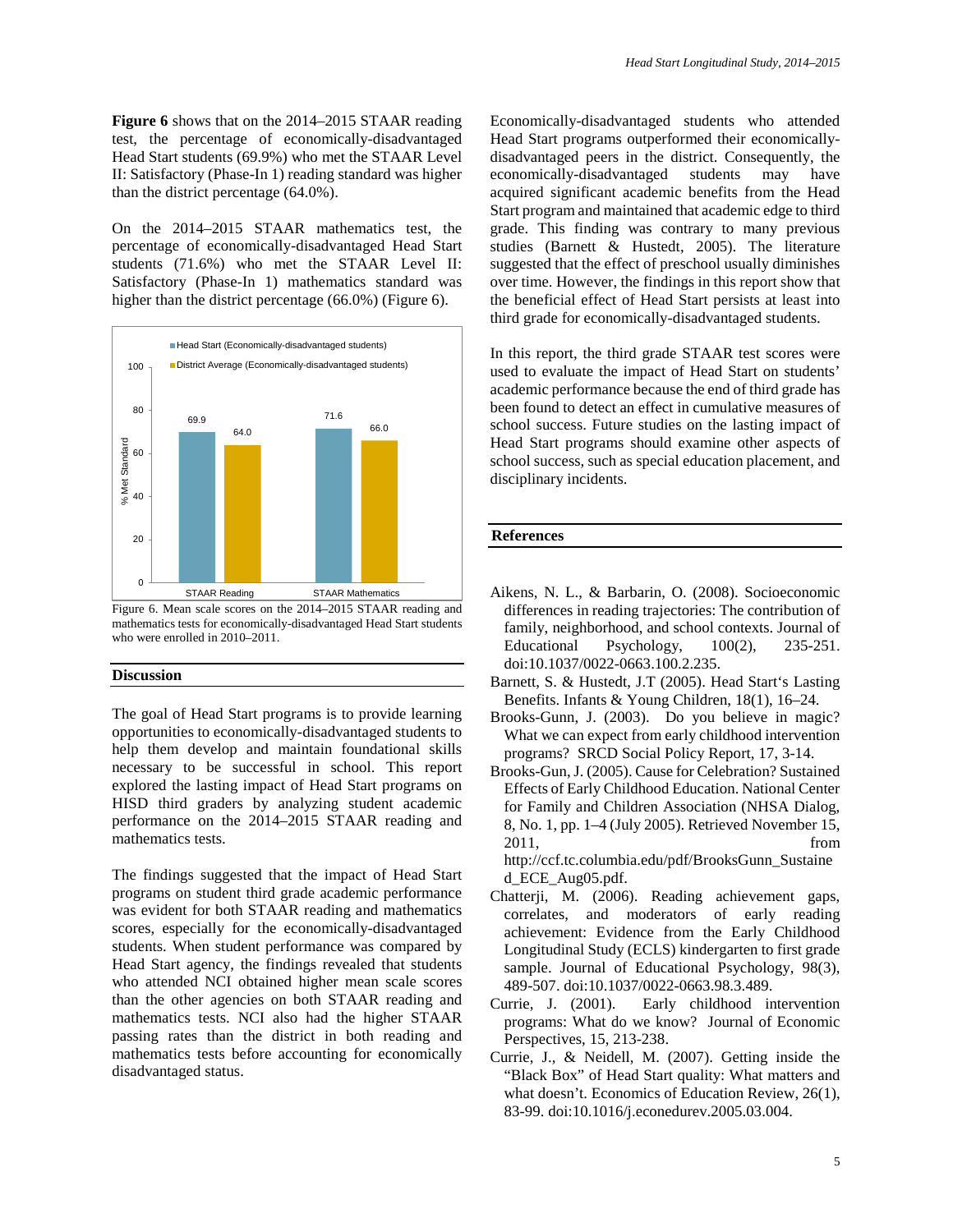- Gormley, W. T., Gayer, T., Phillips, D., & Dawson, B. (2005). The Effects of Universal Pre-K on Cognitive Development. Developmental Psychology, 41(6), 872-884. doi:10.1037/0012-1649.41.6.872.
- Magnuson, K., Ruhm, C., & Waldfogel, J. (2007). The persistence of preschool effects: Do subsequent classroom experiences matter? Early Childhood Research Quarterly, 22(1), 18-38.
- Shager, H.M., Schindler, H.S., Magnuson, K.A., Duncan, G. J., Yoshikawa, H., Hart, C.M.D. (2013). Can research design explain variation in Head Start research results? A meta-analysis of cognitive and achievement outcomes. Educational Evaluation and<br>Policy Analysis. 35, 76-95. doi: Policy Analysis, 35, 76-95. doi: 10.3102/0162373712462453.
- University of Texas System/Texas Education Agency. (2010). Texas primary reading inventory. Austin, TX.
- Zhai, F., Brooks-Gunn, J., & Waldfogel, J. (2011). Head Start and urban children's school readiness: A birth cohort study in 18 cities. Developmental Psychology, 47, 134-152.

For additional information contact the HISD Department of Research and Accountability at 713- 556-6700 or e-mail Research@Houstonisd.org.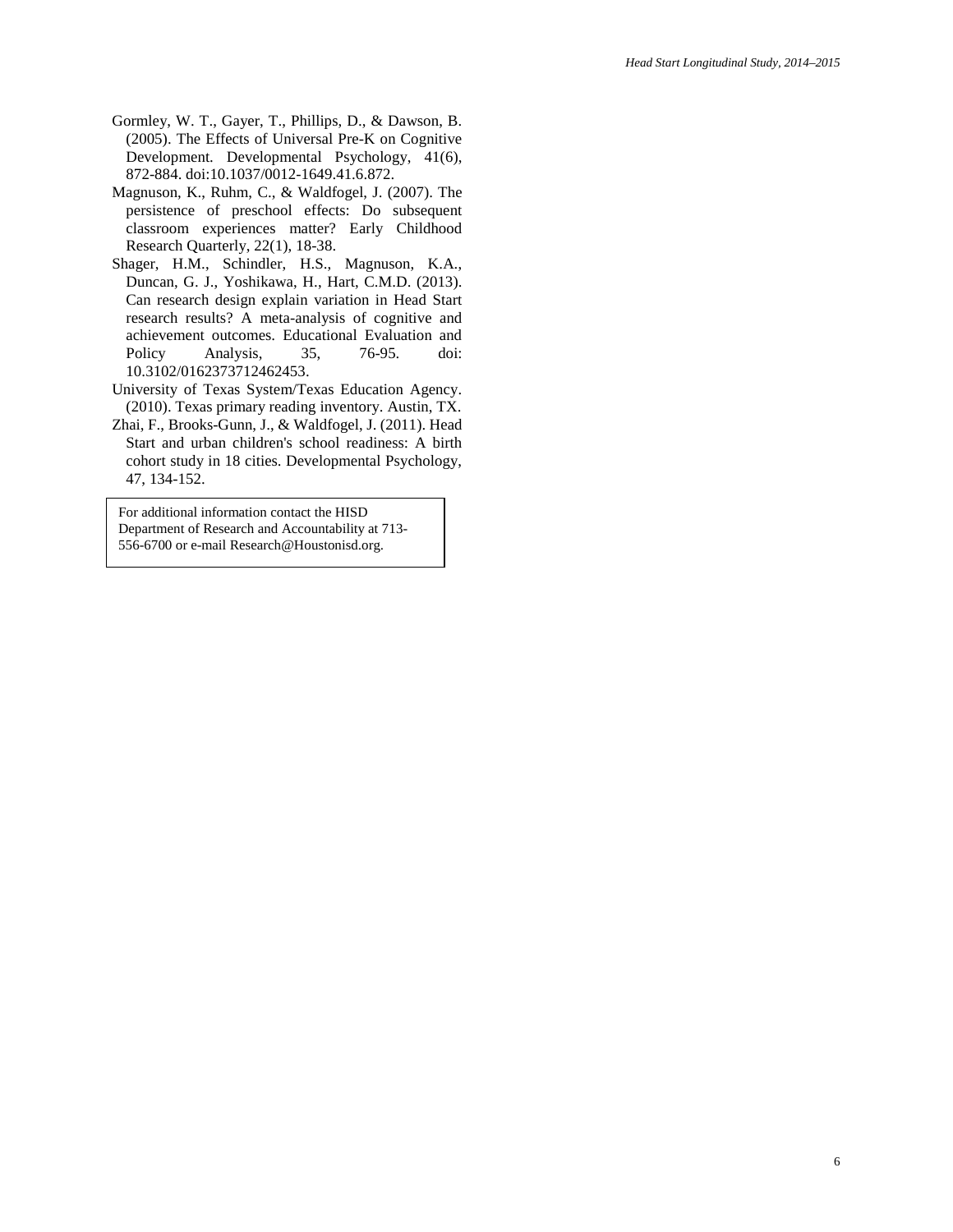| Table 1. Demographic Characteristics of HISD 3rd Grade<br>Students Who were 2010-2011 Head Start Cohort |                      |       |                |
|---------------------------------------------------------------------------------------------------------|----------------------|-------|----------------|
| <b>Student Group</b>                                                                                    |                      | n     | <b>Percent</b> |
| Agency                                                                                                  | <b>AVANCE</b>        | 153   | 10.7           |
|                                                                                                         | <b>GCCSA</b>         | 583   | 40.8           |
|                                                                                                         | <b>HCDE</b>          | 82    | 5.7            |
|                                                                                                         | <b>NCI</b>           | 611   | 42.8           |
| Gender                                                                                                  | Female               | 676   | 47.3           |
|                                                                                                         | Male                 | 753   | 52.7           |
| Ethnicity                                                                                               | Asian                | 9     | 0.6            |
|                                                                                                         | African-<br>American | 321   | 22.5           |
|                                                                                                         | Hispanic             | 1,085 | 75.9           |
|                                                                                                         | White                | 9     | 0.6            |
|                                                                                                         | Other                | 5     | 0.4            |
| Economically<br>disadvantaged                                                                           | <b>No</b>            | 133   | 9.3            |
|                                                                                                         | Yes                  | 1,296 | 90.7           |
| Special<br>Education                                                                                    | <b>No</b>            | 1337  | 93.6           |
|                                                                                                         | Yes                  | 92    | 6.4            |
| <b>Limited English</b><br>Proficient (LEP)<br>At-Risk                                                   | <b>No</b>            | 583   | 40.8           |
|                                                                                                         | Yes                  | 846   | 59.2           |
|                                                                                                         | <b>No</b>            | 223   | 15.6           |
|                                                                                                         | Yes                  | 1,206 | 84.4           |

## **Appendix**

*Note.* The demographic information used in this table was based on student information at the time that the student enrolled in HISD 3<sup>rd</sup> grade in 2014–2015.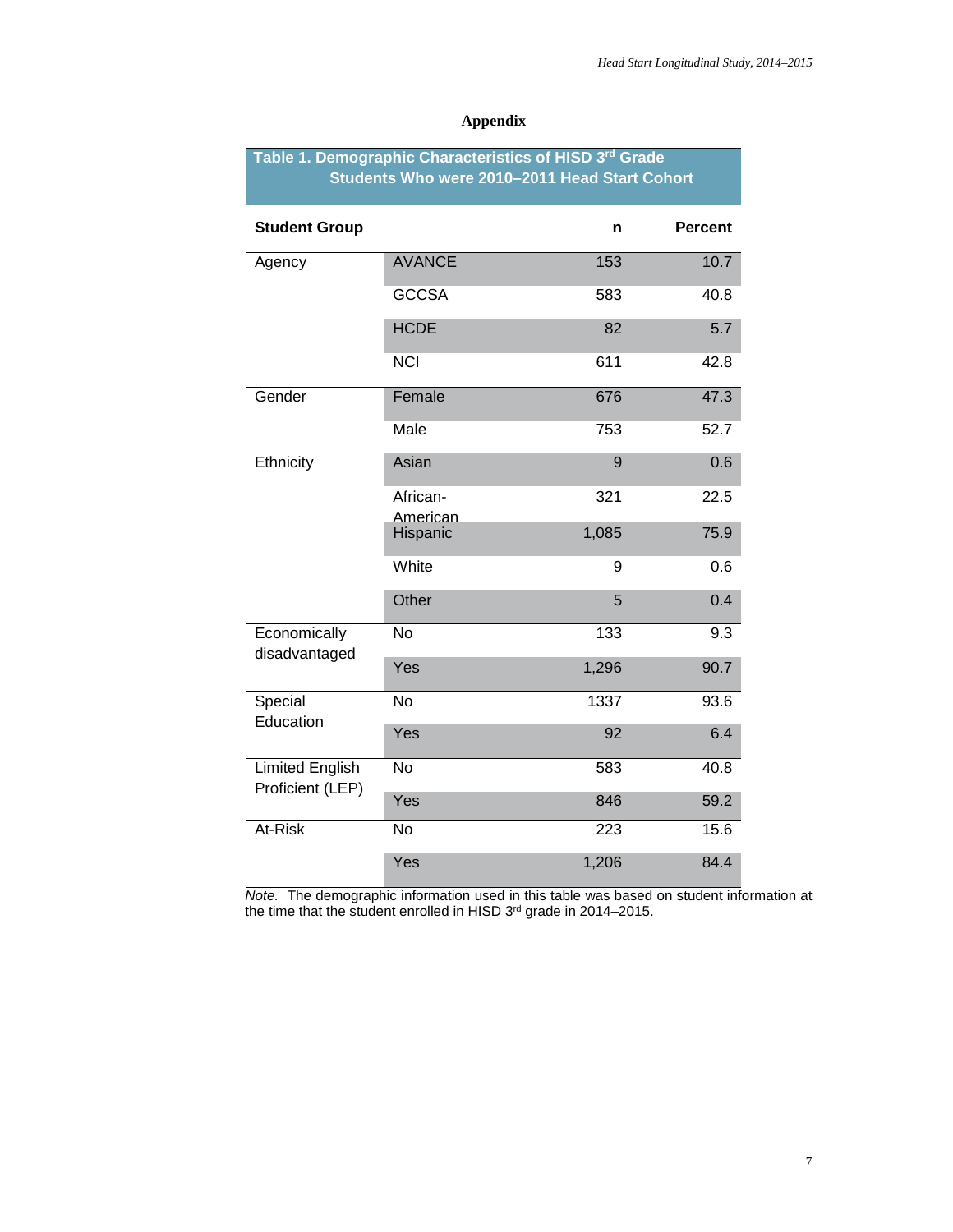| <b>Student Group</b>                        |                      | <b>Mean</b> | <b>SD</b> | n     |
|---------------------------------------------|----------------------|-------------|-----------|-------|
| <b>Overall Sample</b>                       |                      | 1398.5      | 140.8     | 1,277 |
| Agency                                      | <b>AVANCE</b>        | 1389.2      | 127.4     | 131   |
|                                             | <b>GCCSA</b>         | 1395.7      | 143.2     | 526   |
|                                             | <b>HCDE</b>          | 1363.1      | 126.6     | 73    |
|                                             | <b>NCI</b>           | 1408.1      | 142.6     | 547   |
| Gender                                      | Female               | 1411.2      | 142.1     | 619   |
|                                             | Male                 | 1386.6      | 138.6     | 658   |
| Ethnicity                                   | Asian                | 1426.3      | 158.0     | 8     |
|                                             | African-<br>American | 1383.6      | 135.9     | 274   |
|                                             | Hispanic             | 1402.7      | 141.9     | 983   |
|                                             | White                | 1322.3      | 78.5      | 8     |
|                                             | Other                | $\star$     | $\star$   |       |
| Economically<br>disadvantaged               | <b>No</b>            | 1422.8      | 138.6     | 121   |
|                                             | Yes                  | 1396.0      | 140.8     | 1,156 |
| Special<br>Education                        | <b>No</b>            | 1402.0      | 140.1     | 1,229 |
|                                             | Yes                  | 1308.5      | 128.1     | 48    |
| Limited<br>English<br>Proficient<br>At-Risk | <b>No</b>            | 1398.7      | 135.4     | 494   |
|                                             | Yes                  | 1398.4      | 144.2     | 783   |
|                                             | <b>No</b>            | 1495.6      | 111.9     | 206   |
|                                             | Yes                  | 1379.8      | 138.1     | 1,071 |

## **Table 2. Mean Scale Scores on the 2014–2015 STAAR Reading Test**

*Note.* 1. \* denotes fewer than 5 students, and were not reported. 2. The demographic information used in this table was based on student information at the time that the student enrolled in HISD 3<sup>rd</sup> grade in 2014–2015.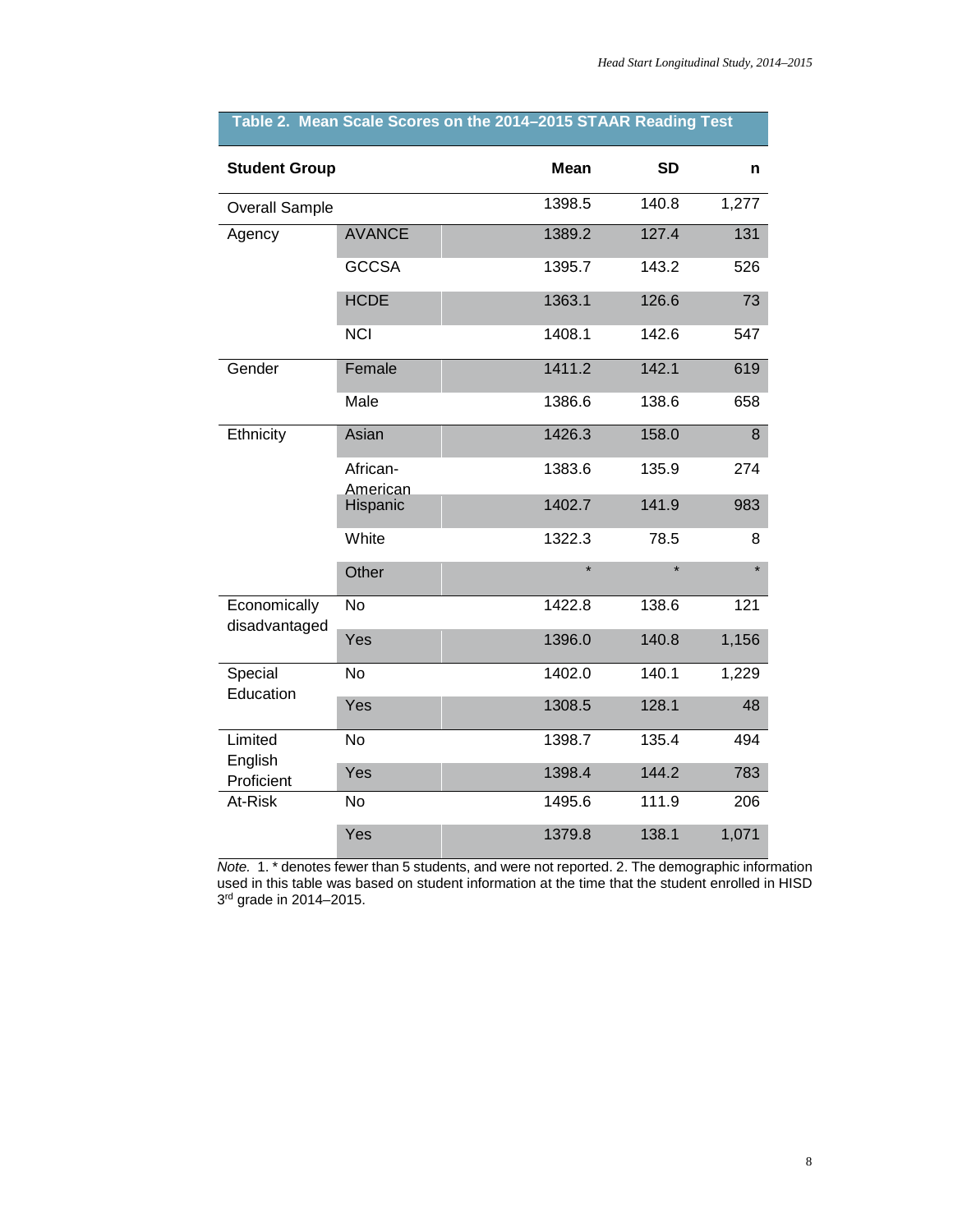| <b>Student Group</b>                       |                      | %       | n       |
|--------------------------------------------|----------------------|---------|---------|
| <b>Overall Sample</b>                      |                      | 70.2%   | 897     |
| Agency                                     | <b>AVANCE</b>        | 64.9%   | 85      |
|                                            | <b>GCCSA</b>         | 69.8%   | 367     |
|                                            | <b>HCDE</b>          | 57.5%   | 42      |
|                                            | <b>NCI</b>           | 73.7%   | 403     |
| Gender                                     | Female               | 73.8%   | 457     |
|                                            | Male                 | 66.9%   | 440     |
| Ethnicity                                  | Asian                | 75.0%   | 6       |
|                                            | African-<br>American | 63.5%   | 174     |
|                                            | Hispanic             | 72.3%   | 711     |
|                                            | White                | $\star$ | $\star$ |
|                                            | Other                | $\star$ |         |
| Economically<br>disadvantaged              | <b>No</b>            | 73.6%   | 89      |
|                                            | Yes                  | 69.9%   | 808     |
| Special<br>Education                       | <b>No</b>            | 71.4%   | 878     |
|                                            | Yes                  | 39.6%   | 19      |
| <b>Limited English</b><br>Proficient (LEP) | $\overline{N}$       | 68.6%   | 339     |
|                                            | Yes                  | 71.3%   | 558     |
| At-Risk                                    | No                   | 94.2%   | 194     |
|                                            | Yes                  | 65.6%   | 703     |

## **Table 3. Percentage of Students Who Met the 2015 STAAR Level II: Satisfactory (Phase-In 1) Reading Standard**

*Note.* 1. \* denotes fewer than 5 students, and were not reported. 2. The demographic information used in this table was based on student information at the time that the student enrolled in HISD 3<sup>rd</sup> grade in 2014–2015.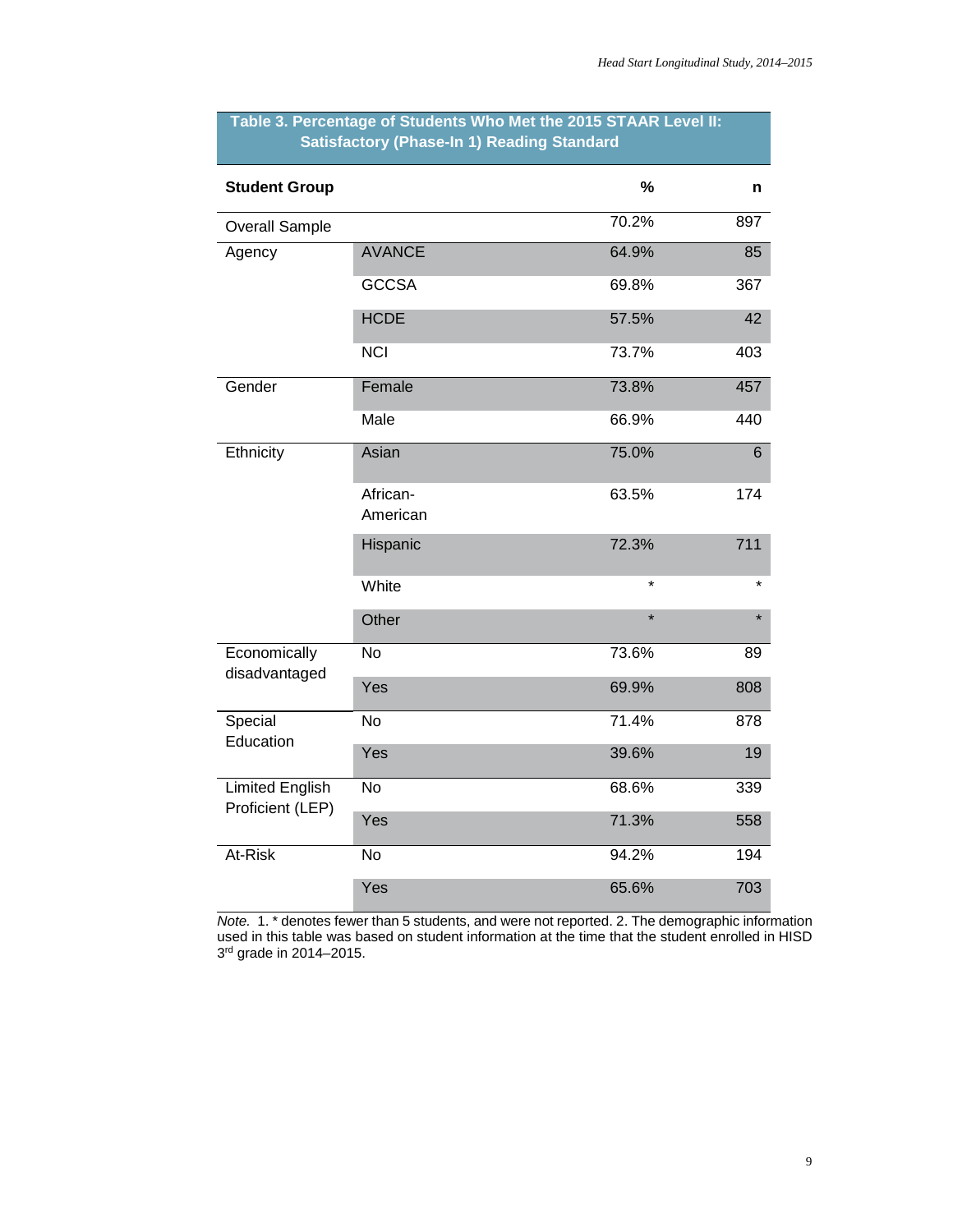| <b>Student Group</b>                      |                      | <b>Mean</b> | <b>SD</b> | n     |
|-------------------------------------------|----------------------|-------------|-----------|-------|
| <b>Overall Sample</b>                     |                      | 1429.3      | 138.1     | 1,267 |
| Agency                                    | <b>AVANCE</b>        | 1425.9      | 142.9     | 131   |
|                                           | <b>GCCSA</b>         | 1420.2      | 136.9     | 525   |
|                                           | <b>HCDE</b>          | 1394.7      | 144.6     | 73    |
|                                           | <b>NCI</b>           | 1443.8      | 135.9     | 538   |
| Gender                                    | Female               | 1429.1      | 135.6     | 616   |
|                                           | Male                 | 1429.6      | 140.5     | 651   |
| Ethnicity                                 | Asian                | 1524.6      | 99.5      | 5     |
|                                           | African-             | 1378.7      | 137.1     | 274   |
|                                           | American<br>Hispanic | 1443.1      | 135.5     | 977   |
|                                           | White                | 1416.3      | 66.5      | 7     |
|                                           | Other                | ÷           | $\star$   |       |
| Economically<br>disadvantaged             | <b>No</b>            | 1420.6      | 138.7     | 120   |
|                                           | Yes                  | 1430.3      | 138.1     | 1,147 |
| Special<br>Education                      | <b>No</b>            | 1432.6      | 137.9     | 1,221 |
|                                           | Yes                  | 1343.1      | 116.4     | 46    |
| Limited<br>English<br>Proficient<br>(LEP) | <b>No</b>            | 1406.1      | 141.3     | 495   |
|                                           | Yes                  | 1444.2      | 134.0     | 772   |
| At-Risk                                   | <b>No</b>            | 1493.3      | 131.9     | 206   |
|                                           | Yes                  | 1416.9      | 135.9     | 1,061 |

# **Table 4. Mean Scale Scores on the 2014–2015 STAAR Mathematics Test**

*Note.* 1. \* denotes fewer than 5 students, and were not reported. 2. The demographic information used in this table was based on student information at the time that the student enrolled in HISD 3<sup>rd</sup> grade in 2014–2015.